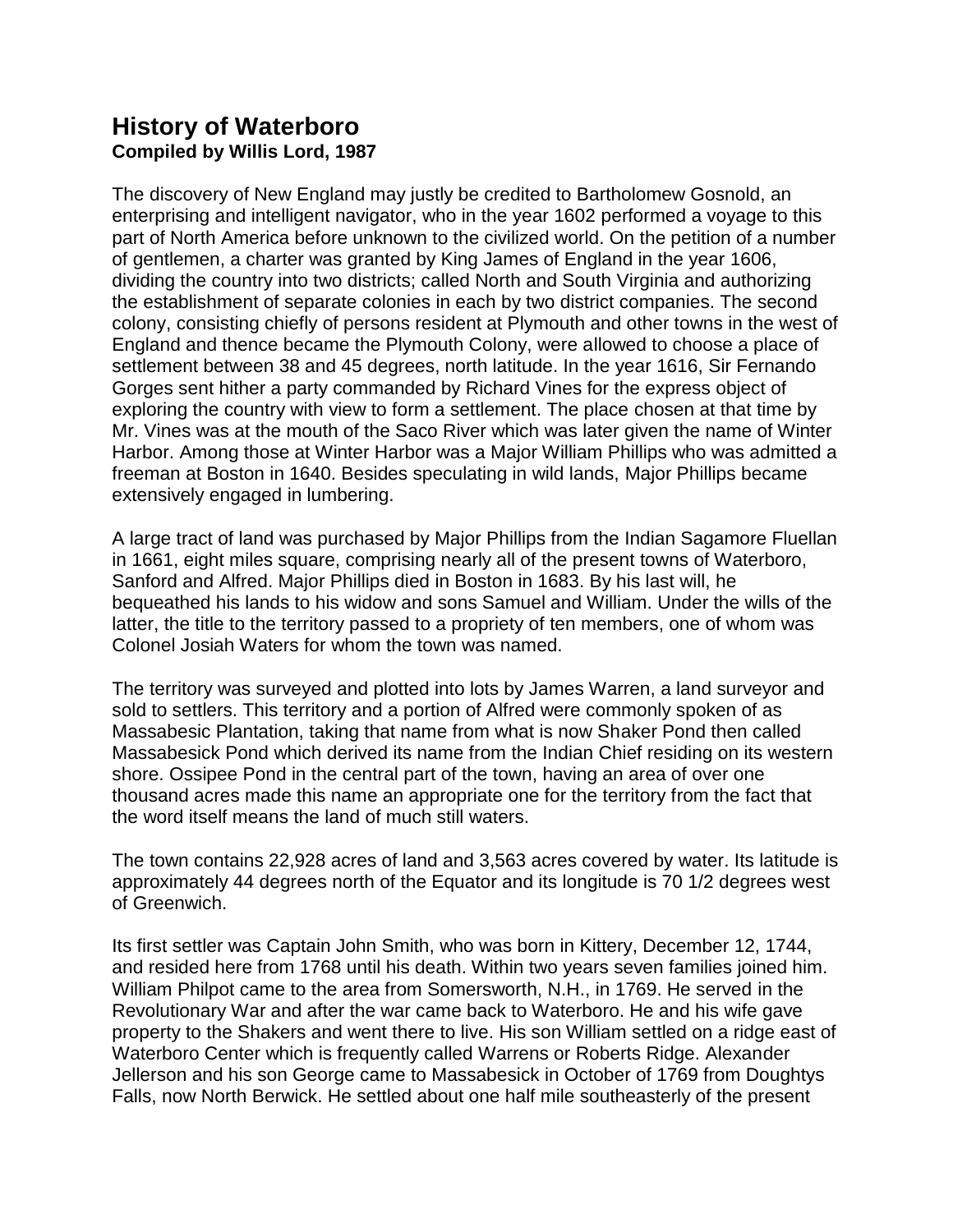day East Waterboro village. Son George settled not far from his father on what is known as the Mast Camp Road (Route 202 & 4). In this area many tall pines were harvested for the Kings ships. John Scribner settled in the north side of Federal St. just over the Waterboro line from Alfred. Robert Harvey, it is said, settled part of town on the road west of the present Route # 5. This road today is known as the Clarks Bridge Road. William Deering moved to Waterboro in 1770. They were the first to clear land on what is today known as Deering Ridge. The property is still owned by descendants of the original settlers and I have worked the fields since 1953. A Monument was erected in 1896 and reads as follows:

*"This commemorates the Settlement of this farm June 17, 1770 by William Deering, born December 25, 1748 at Pine Point Scarboro, Maine. In 1773, he married Sarah Rumery and brought her here on horseback. On this spot was built a log cabin, their first home. Theirs was the courage and perseverance of the Pioneer.*

This solid granite monument can be seen from the road which passes by the farmstead. William Nason emigrated from Enfield, N.H. in 1770. He settled on what is now known as the Bagley Road just opposite Little Ossipee Lake. The stone walls on the property attest to the amount of work. As mentioned before, John Smith was our earliest settler and resided in Waterboro until his death. He was always known as Captain John Smith because of his war background. He settled in what is known as Old Corner in Waterboro. He was prominent in town affairs, and his dwelling house was used for the first town meeting in 1787. He held public office all his life.

For many years town meetings were alternated between Captain Smiths dwelling and Jeremiah Browns residence in the north part of town. The settling of Waterboro was slow because of the Revolutionary War. In 1784 there were 184 people in town. At that time there was a rough logging road running on the west side of Massabesic (now Shaker Pond) to the Old Corner, where it forked, one branch running to Carles Corner (Ossipee Hill Road) and the other going to Ross Corner (West Road).

The town was incorporated on March 6, 1787 and named Waterborough. The Old Corner section, being the oldest section, had many of the firsts in town. The Old Corner church was organized in 1791, and the present building was built in 1803. Old Corner was also the place of the first school, where in 1784 Samuel Robinson had his first class in a barn. In 1790 the Court of General sessions was moved to Waterborough south of Old Corner. In 1805 the Court was moved to Alfred.

The second and largest settlement was known as Carles Corner (now Waterborough Center) due to the many Carles that were settled in the area. John Carle, the first settler was elected Hayward and Fence Viewer at the First Town Meeting. His son, Peter, built the first Tavern which was located in front of the Neal Taylor residence. The town continued to prosper and grow in the early years of the 1800s due largely to logging, farming and the local sawmills.

In 1800 Josiah Swett, a carpenter from Wells, moved to the town and built a cabin high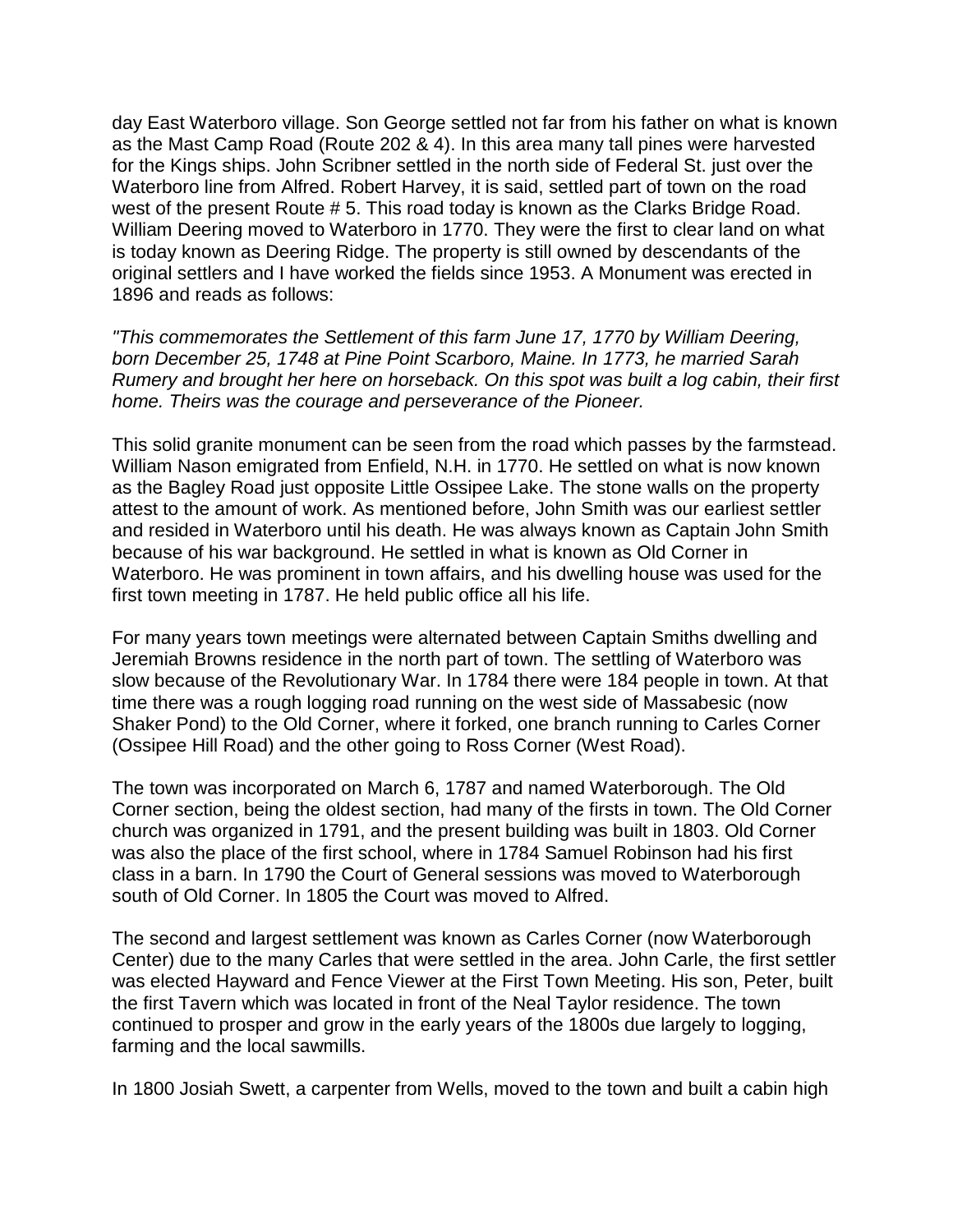up on the easterly slope of Ossipee Mountain which was covered with white and red oak, beech and birch trees. In 1818 Josiah and his son William used the lumber from the forest and built a two masted schooner named Waterboro displacing better than fifty tons. Because the schooner had to be transported to Kennebunk Landing on the seacoast, using the principle of the well-known drag or stoneboat, they built a monster scoot or cradle to support this two-master and awaited the first snowfall. When conditions were satisfactory, the Swetts called on the farmers of this and adjoining towns who responded with fifty yokes of oxen for the trip. With the feed for the animals and a barrel of rum for the ox chauffeurs, soon the procession was in good motion towards Old Corner and rested the first night near Shaker Pond. Three days were required for the trip and it was accomplished without any accidents. William Swett, 20 years old, was her Captain and he made many trips along the coast and to the West Indies before she was sold.

The Elder Grey Meeting House was built in 1806 near the foot of Ossipee Pond between the now residence of Rev. Chandler Holmes and the New Dam Road. In later years the pastor, who lived on the far side of the ridge, stated that he was unable to make the trip up and down the hill so the congregation decided to move the Meeting House nearer to his residence--a distance of two miles. By the time the hoses and cattle with their load reached the top of the hill, the men were tired, tow chains were broken, the crew decided they had met Elder Grey half way and the Meeting House was deposited on its present site. Land for the site was given by Joseph Bradeen, and land for the cemetery across the road was given by Colonel Samuel Bradeen. This building is the only historical building in town listed in the National Archives of Historical Buildings. An active association keeps the Meeting House and cemetery in repair and services are conducted the first Sunday in August, every year.

In October, 1819, two Waterboro citizens were delegates to the convention in Portland, Maine, when Maine split from Massachusetts to become a Free State. They were Samuel Bradeen and Henry Hobbs. The number of delegates was based on population of the community.

The present Town House was built in 1834 as a church, being known as the Carles Corner Meeting House. It was purchased from the religious society and was used continuously until the late 1970s for our Annual Town Meetings. It was also the first high school in town and was also used as a theatre at one time. A large addition for Tax Collector, Treasurer, Town Clerk and Selectmens Offices, a new stage, conference rooms and toilet facilities were constructed in 1976.

The town continued to grow and the population in 1855 was 1,989. The Assessors determined the valuation of the land to be \$209,970.00. The rate of taxation was 20 mills. There were 278 poll tax payers. The highways were divided into 52 districts with 52 town officials called Surveyors. This was the peak population for many years and reached a low of 914 in 1930 before it began to rise again. Population for the years 1860 to 1930 is as follows:

 $\cdot$  1860 -- 1.825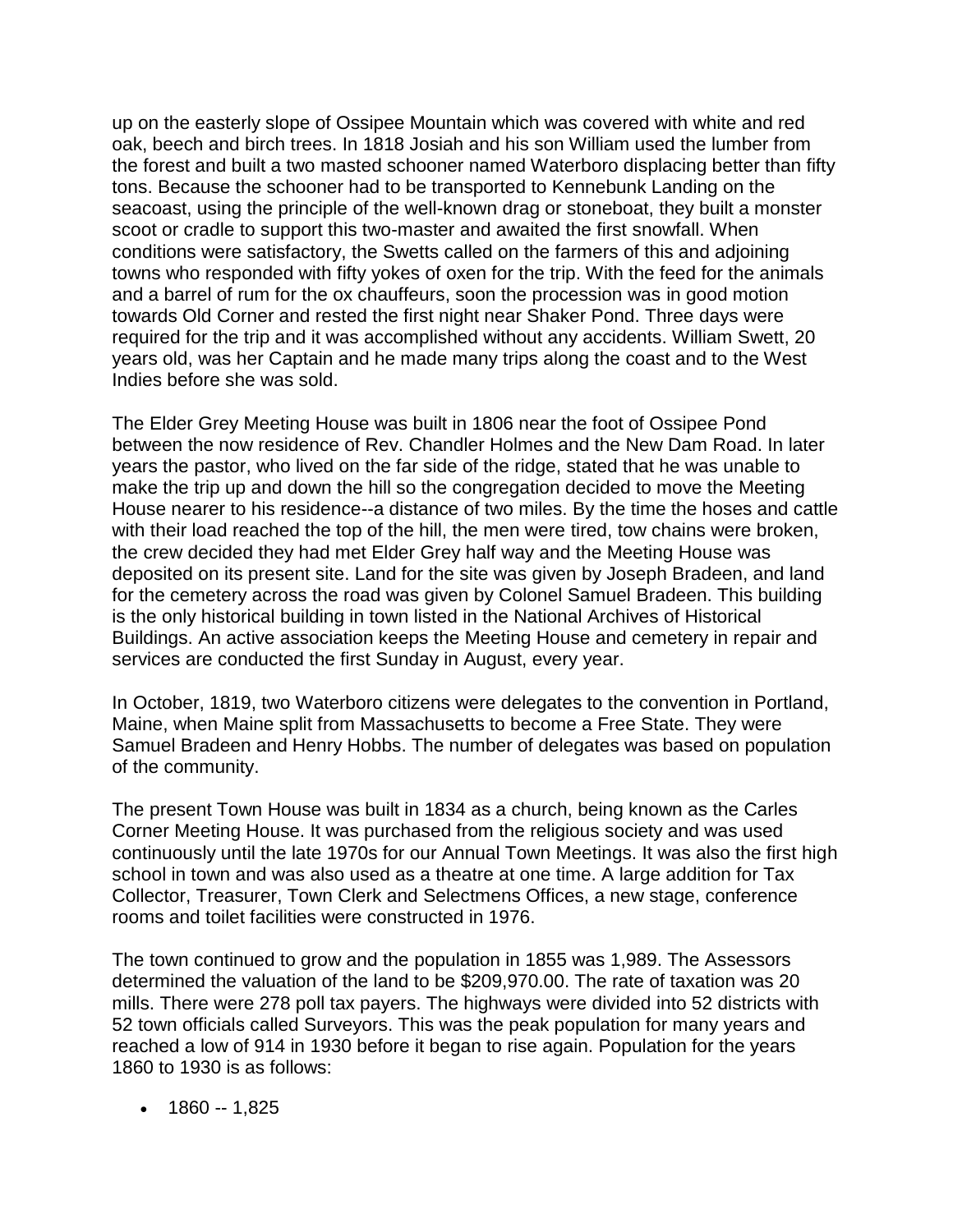- $\bullet$  1870 -- 1,548
- $\bullet$  1880 -- 1,482
- $\bullet$  1890 -- 1,357
- $-1900 1,169$
- $-997$
- $-942$
- $-930 914$

The Civil War disrupted the town from 1860 to 1865. One hundred and twenty-five men served their country during this struggle. Many lives were lost and many came home wounded and sick to start life anew.

In 1868 the Boston & Maine R.R. started constructing the Portland to Rochester division, this line ran both freight and passenger service. Passenger service was discontinued in 1932, the Sanford to Rochester, N.H., section was eliminated in 1949 with the rest of the line going out of service in 1961.

In 1895, on the petition of Josiah N. Jones and 30 others, the spelling of the towns name was shortened to its present spelling by an act of the State Legislature. In 1911 fire burned a large portion of South Waterboro village on the main street (Route 202 & 4) from the intersection of the West Road north towards East Waterboro. Buildings on all sides of the intersection also burned.

1916 brought the need for Waterboros men to again bear arms and 14 men went to serve their country in World War I.

In 1920, a political occurrence in the town that will be long remembered was the coup that was successfully conducted by the young stalwarts of the town aided by one of the worst snowstorms experienced in half a century. Six feet of the feathery whiteness greeted travelers everywhere and brisk winds had piled snow to a depth of ten feet in many places. Roads were impassable and businesses were at a complete standstill.

The Republicans had controlled the town offices since 1884 and some of the youngfry decided the time was ripe for action. Accordingly a full ticket of new faces for offices selected and the morrow anxiously awaited. Telephone communication was a bit interrupted by crossing up the wires, as it was felt that knowledge of what was being done could profitable be curtailed. The next morning dawned bright and fair, and at 10 oclock 25 had found some way to master the avalanche of snow.

To comply with the requirements of law was a matter of but short duration, and in less than one hour all appropriations were made and a complete political house cleaning had taken place. The following day saw a meeting of those booted out of office who threatened court proceedings in the hope of ousting the new Citizens Officials, but their efforts were to no avail and for the following ten years the citizens elected all of their candidates for town offices. One of the ring leaders of the coup, Ernest G. Knights, was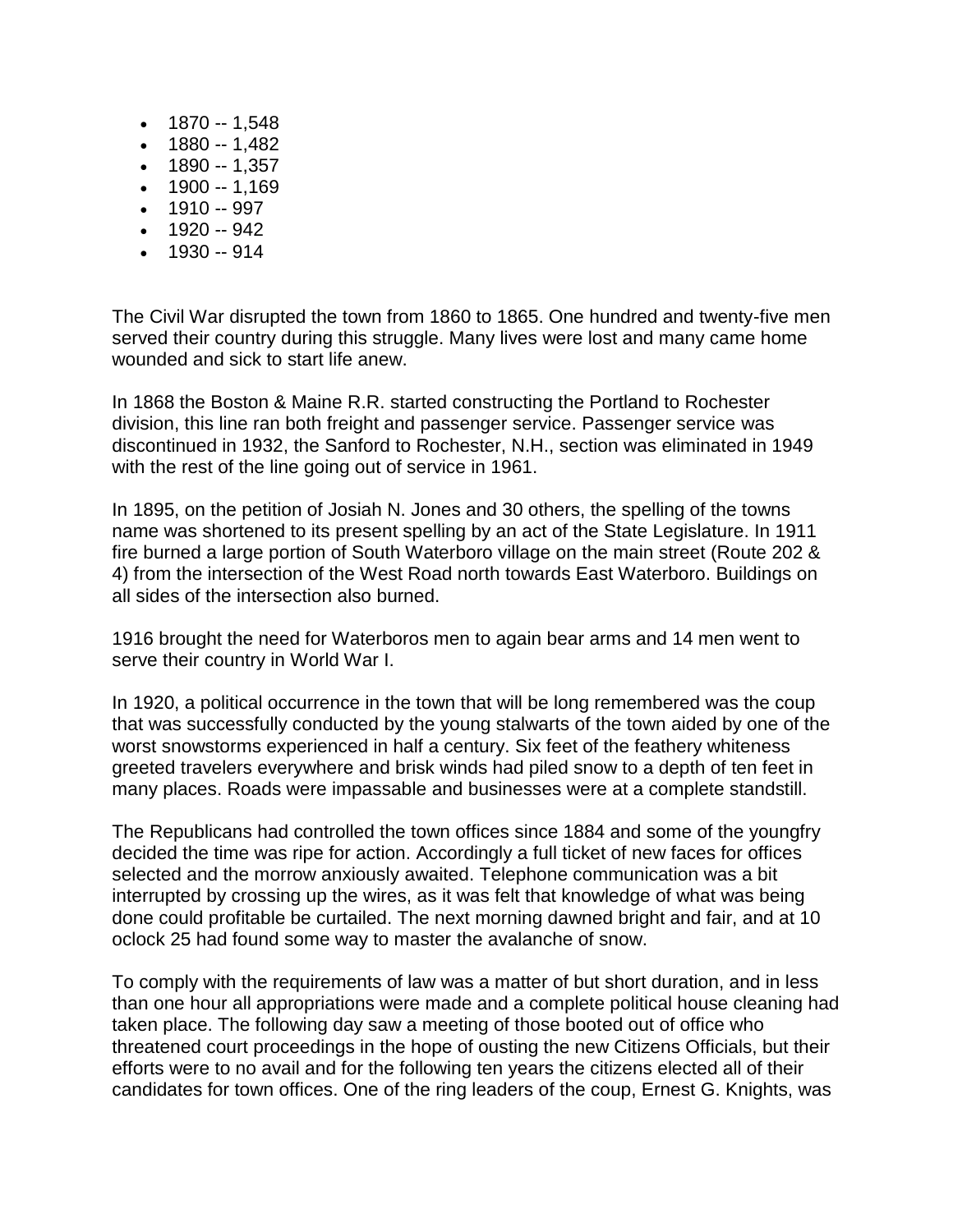elected to 27 consecutive terms as Treasurer and Tax Collector. He was one of six men who were elected to the State Senate, along with 39 men who have served as State Representatives from Waterboro since Maine became a State.

In 1922-23 the Goodall - Sanford Mills built a spinning mill next to the railroad tracks in Waterboro Village. It remained in production for about 5 years, and when the demand for their products lessened, the mill was closed. The Mill remained closed until 1939 when a Patent Leather business, owned by Al Petersen from Woburn, Mass., reopened the mill. The townspeople made economic concessions which helped get the leather business off the ground and running. The mill provided work for many Waterboro residents for several years but again closed in 1982.

Waterboro High School (now Massabesic Medical Center) was built in 1922 at a cost of \$27,790.44. The building housed all eight grades for the Waterboro Village area along with the 4 year High School. In 1952 an agreement was made with Sanford to take all of Waterboro High School students, transportation and tuition to be paid by the town of Waterboro.

Waterboro students remained at Sanford until S.A.D. #57 was formed in 1966 and a new Jr.-Sr. High School was completed and opened in 1969. As population grew in the district (Alfred, Limerick, Newfield, Shapleigh, Lyman and Waterboro), a Junior High School was built in 1974. In 1979 because of the population explosion a new Elementary School was built in Waterboro Center and at the present time two portable classrooms have been added to house the students. In 1986 a large addition to the High School was completed.

Sunday December 7, 1941 brought drastic changes when Pearl Harbor was bombed in a surprise attack by the Japanese. The life styles of 128 men and women took on a new meaning as they went off to World War II. The majority of those left at home went to work in the South Portland Shipyards and other defense plants to produce ships and materials needed to achieve a Victory in 1945.

The hot dry summer of 1947 no doubt brought about the greatest catastrophe the town has known to date. On October 21-23, the great forest fire swept through to town. When the smoke cleared nearly three quarters of the land area had been burned. Almost ninety percent of the cottages on Ossipee Lake were burned, many homes in Waterboro Village, East Waterboro and North Waterboro were ravaged and many farmsteads in outlying areas were gone forever.

The annual register of Maine shows that after a low of 914 in 1930, population in 1940 rose to 947, 1950--1,070 and dropped a little in 1960 to 1,059, in 1970--1,208 with a valuation of \$4,359,855. By 1980 the population had ballooned to 2,943 with a valuation of \$59,050,000. 1985 brought a population of approximately 4,000 with a valuation of \$86,150,000. Forty-seven residents of Waterboro were involved in the Korean War and seventy-three men and women saw action in Vietnam.